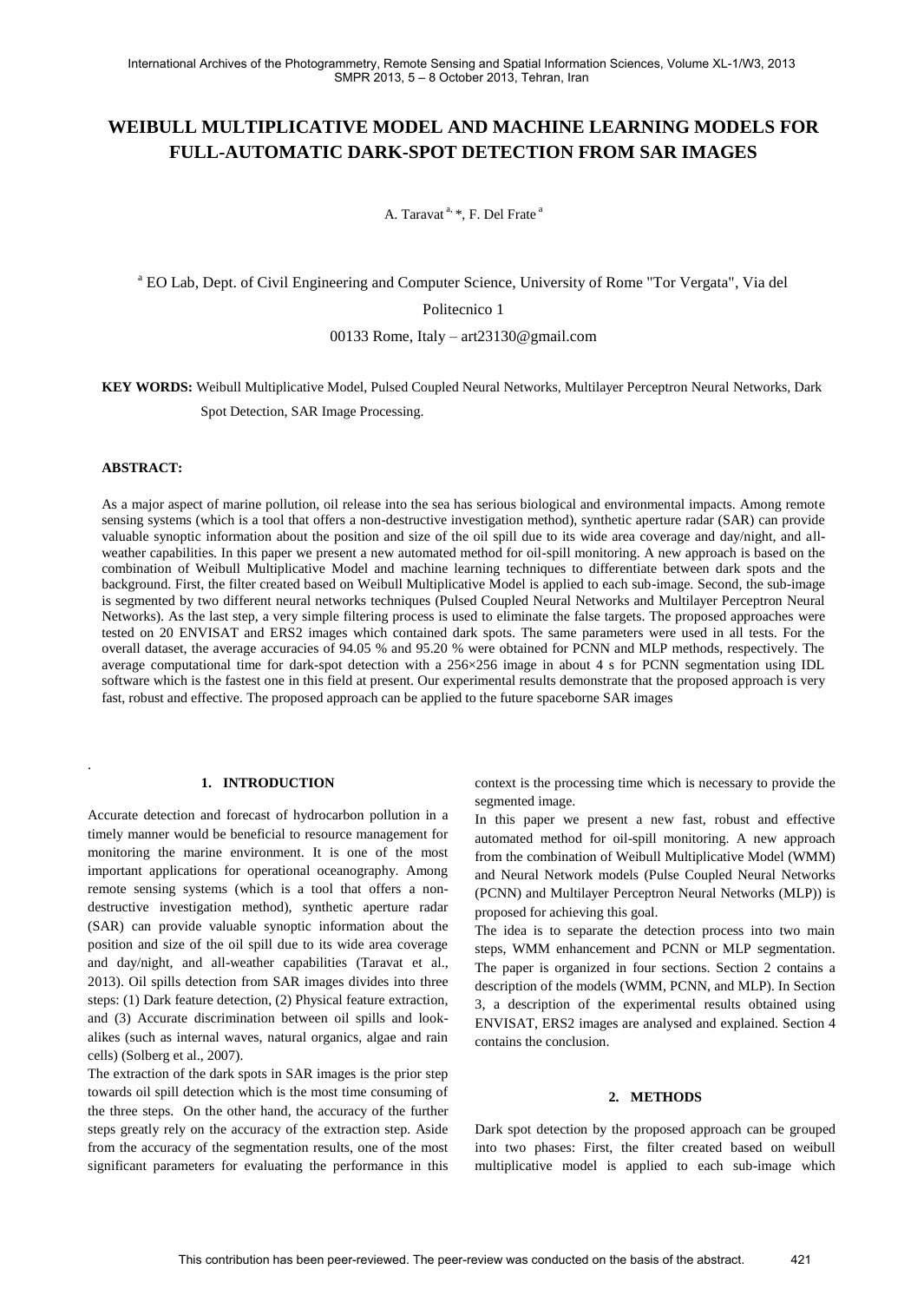contains dark spots. Second, the sub-images are segmented by neural networks models (PCNN or MLP) [\(Brekke and Solberg,](#page-3-2)  [2005;](#page-3-2) [Taravat et al., 2013\)](#page-3-0). As the last step, a very simple filtering process is used to eliminate the false targets.

#### **2.1 Weibull Multiplicative Model (WMM)**

The first step of dark feature detection is applying a filter which is used for removing image speckles and smoothing the image values. Traditionally, it has been assumed that the real and the imaginary parts of the received wave follow Gaussian distribution [\(Fernandes, 2001;](#page-3-3) [Kuruoglu and Zerubia, 2004;](#page-3-4) [Taravat et al., 2013\)](#page-3-0). Another popular model is the Weibull distribution which has shown high degree of success in modeling urban scenes and sea clutter. WMM applies a nonlinear transformation to generate the texture image from the original image [\(Fernandes, 1998\)](#page-3-5).

The Weibull-distributed random variable x with form parameter  $\gamma_x > 0$  and scale parameter  $\beta_x > 0$ , has a probability density function given by:

$$
f(x) = \frac{\gamma_x}{\beta_x} \left(\frac{x}{\beta_x}\right)^{\gamma_x - 1} \exp\left[-\left(\frac{x}{\beta_x}\right)^{\gamma_x}\right]
$$

The m-order moment can be expressed as,

$$
E[x^m] = m\beta_x^m \Gamma(m/\gamma_x)/\gamma_x
$$

For  $\gamma_x = 2$ , the Weibull distribution becomes a Rayleigh distribution, for  $\gamma_x = 1$ , it becomes an exponential distribution. It can be shown that  $x^a$  with a > 0 is also Weibull distributed. If,  $z = x^a$  with form and scale parameters given by, and  $\beta_z = \beta_x^a$  follows that,

$$
f(z) = \frac{\gamma_z}{\beta_z} \left(\frac{z}{\beta_z}\right)^{\gamma_z - 1} \exp\left[-\left(\frac{z}{\beta_z}\right)^{\gamma_z}\right]
$$

Consider b, with  $a > b > 0$  in such a way that:

$$
z = x^a = x^b x^{a-b} = \frac{x^b}{E[x^b]} E[x^b] x^{a-b} = st
$$

Where (s) is the speckle, with unitary mean and (t) is the texture of the Weibull-distributed variable (z). z is the variable for the SAR image.

$$
s = x^b / E[x^b]
$$
  $t = x^{a-b} E[x^b]$ 

In this form, it is possible to express z as a multiplication of s by t, where s is the speckle and t is the texture of the Weibulldistributed variable z. The texture t has Weibull distribution with form and scale parameter given, respectively, by:

$$
\gamma_t = \frac{\gamma_x}{(a-b)} \qquad \qquad \beta_t = \beta_x^{a-b} E[x^b]
$$

and the speckle has Weibull distribution with form and scale parameter given, respectively, by:

$$
\gamma_s = \frac{\gamma_x}{b} \qquad \qquad \beta_s = \beta_x^b / E[x^b]
$$

Let

 $p = b/a$ ,  $0 \le p < 1$ Then

$$
t = x^{a-b} E[x^b] = x^{a(p-1)} E[x^{ap}] = z^{(1-p)} E[z^p]
$$

Using p-order moment equation  $E[z^p]$ ,

$$
t = p\beta_z^p \Gamma(p/\gamma_z) z^{1-p}/\gamma_z
$$

Where t can be considered as the filtered image and the factor 0  $\leq p < 1$  gives the filtering intensity. p value close to one makes a  $\approx$  b and the texture t will be constant (high filtering) and if p is close to zero then a>>b and  $t \approx z$  (low filtering).

#### **2.2 Pulse Coupled Neural Networks (PCNNs)**

Pulsed Coupled Neural Networks have been used for different fields (object extractions, edge detection, and texture analysis) of image processing [\(Del Frate et al., 2012;](#page-3-6) [Lindblad and](#page-3-7)  [Kinser, 2005;](#page-3-7) [Wang et al., 2010\)](#page-3-8). The PCNN is a single layer, two-dimensional, laterally connected network of integrate-andfire neurons, with a 1:1 correspondence between the image pixels and network neurons [\(Taravat et al., 2013\)](#page-3-0). The PCNN is categorized in the unsupervised neural networks group so it does not need any training stage [\(Del Frate et al., 2012;](#page-3-6) [Lindblad and Kinser, 2005\)](#page-3-7).

The input compartment composed by both the feeding and the linking inputs can be defined by the following expressions:

$$
F_{ij}[n] = e^{-\alpha_F} F_{ij}[n-1] + S_{ij} + V_F \sum_{kl} M_{ijkl} Y_{kl}[n-1]
$$
  

$$
L_{ij}[n] = e^{-\alpha_L} L_{ij}[n-1] + V_L \sum_{kl} W_{ijkl} Y_{kl}[n-1]
$$

Where  $S_{ij}$  is the input stimulus which is equal to the value of the pixel (ij). The compartment keeps memory of the previous state through the terms  $F_{ii}[n-1]$  and  $L_{ii}[n-1]$ , which both of them decay in time by the exponent terms  $\alpha_F$  and  $\alpha_L$ . The state of the feeding and linking inputs are combined into the linking compartment to create the internal state of the neuron "U" which is controlled by the linking strength, β [\(Taravat et al.,](#page-3-0)  [2013\)](#page-3-0). The internal activity is given by:

$$
U_{ij}[n] = F_{ij}[n]\{1 + \beta L_{ij}[n]\}
$$

In the pulse generator compartment, the internal state of the neuron is compared to a dynamic threshold, Θ, to produce the output, Y, by:

$$
Y_{ij}[n] = \begin{cases} 1, & \text{if } U_{ij}[n] > \theta_{ij}[n] \\ 0, & \text{otherwise} \end{cases}
$$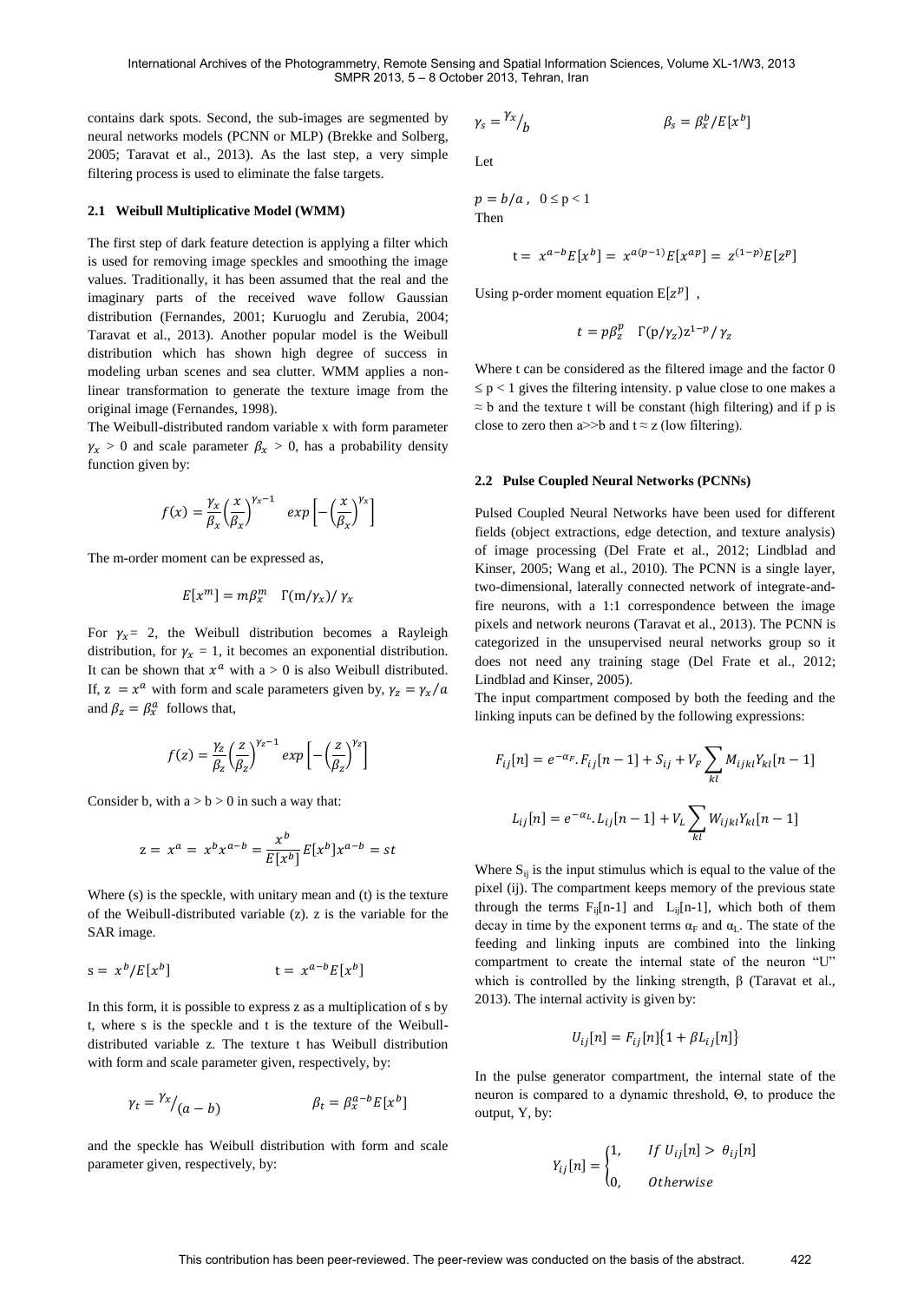The threshold mechanism is described as:

$$
\theta_{ij}[n] = e^{-\alpha \theta} \cdot \theta_{ij}[n-1] + V_{\theta} Y_{ij}[n]
$$

The parameter  $V_{\theta}$  is necessary to adjust the effect of the neuron state to prevent the saturation and also to control the thresholding value. The term  $\alpha_{\theta}$  adjust the level of decreasing the threshold value during the iteration process [\(Taravat et al.,](#page-3-0)  [2013\)](#page-3-0).

#### **2.3 Multilayer Perceptron Neural Networks segmentation**

A neuron k can be described by writing the following pair of equations:

$$
u_k = \sum_{i=1}^{n} w_{ki} x_i
$$
  

$$
y_k = \varphi(u_k + b_k) (x + a)^n = \sum_{k=0}^{n} {n \choose k} x^k a^{n-k}
$$

Where  $x_1, \dots, x_n$  are the input signals,  $w_{k1}$ , ... ... ... ...  $w_{kn}$  are the synaptic weights of neuron k,  $u_k$  is the linear combiner output due to the input signals,  $b_k$  is the bias,  $\varphi(.)$  is the activation function, and  $y_k$  is the output signal of the neuron. Logistic function defines by the following equation where  $a > 0$  is the slope parameter:

$$
\varphi(v) = \frac{1}{1 + e^{-av}}
$$

Typically, MLPs consists of the input layer, one or more hidden layers of computation nodes, and an output layer of computation nodes [\(Del Frate et al., 2000;](#page-3-9) [Taravat and Del Frate, 2012\)](#page-3-10).

IDL and the neural network simulator (SNNS) developed at the University of Stuttgart, Germany, has been used for developing WMM model and classification algorithm implementation, respectively [\(Zell A. et al., 1995\)](#page-3-11). Both versions (Adaptive and Non-adaptive Weibull Multiplicative Model) can be obtained in IDL from Geoinformation Online [\(Taravat, 2013\)](#page-3-12).

### **3. RESULTS AND DISCUSSION**

The models have been tested on a dataset of ENVISAT-ASAR and ERS2-SAR images. Radiometric calibration has been applied to the dataset in order to generate a backscatter  $(\sigma^0)$ image. The test dataset contains 20 images with 256×256 pixels. We applied WMM approach to all 20 test images using the filtering intensity  $P = 0.7$  and a 3x3 kernel size (kernel sizes of 5x5, 7x7 and 9x9 blur the image) surrounding the pixel to be filtered.

In MLP model the number of units in the hidden layer and the training/testing phase settings represent the fundamental tasks. The pixels for train/test the net are 1200 pixels which extracted from different types of dark spot and different sea status. The training sets contain 60% and the test sets contain 40% of all pixels which are not belonging to the training sets.

Pixel selection for train/test set has been done randomly and repeated four times. The topology 1-4-2 has been finally chosen for its good performance in terms of classification accuracy and RMSE. The number of about 11,000 training cycles was sufficient to get the network learned. One MLP NNs has been used for classifying all images.

For the PCNN model a unique best setting has been obtained for both ENVISAT and ERS products, using parameter's values as follow:  $\alpha_{\text{I}}$ =0.2,  $\alpha_{\text{F}}$ =2,  $\alpha_{\text{B}}$ =2,  $V_{\text{I}}$ =0.6,  $V_{\text{F}}$ =0.8,  $V_{\text{B}}$ =1.5 and  $\beta$ =0.5. The 3x3 square matrixes of synaptic weights M and W are defined with a linking radius r=1.5. After segmentation phase, the area less than 20 pixels omit from the image to eliminate the regions which incorrectly detected as dark spots.

For accuracy assessment, from each sub-image 250 pixels have randomly been selected and then labelling made by visual interpretation. Figure 1 and Figure 2 shows two sample test images from different types of dark spots and different sea status (a not well-defined massive dark spot located in a very heterogeneous background and a not well-defined linear dark spot within a homogeneous background).

The accuracy of the test dataset segmented by MLP is 95.20 % with a standard deviation of 1.6 whereas the accuracy of the same dataset segmented by PCNN method is 94.05 % with a standard deviation of 2.1. Dark-spot detection by the PCNN model with a 256×256 image can be completed in about 4 seconds on a pc with an Intel Pentium dual-core, a speed of 2.2 GHz and a RAM memory of 2.00 GB which is rather competitive with respect to the existing methods in the literature.



Fig.1. Results of the proposed approach on a not well-defined massive dark spot located in a very heterogeneous background (the boundary between the dark feature and the surrounding water is not well defined). (a) Original SAR images after preprocessing. (b) WMM Filtering with  $P=0.7$ , window 3x3. (c) PCNN result. (d) MLP result.